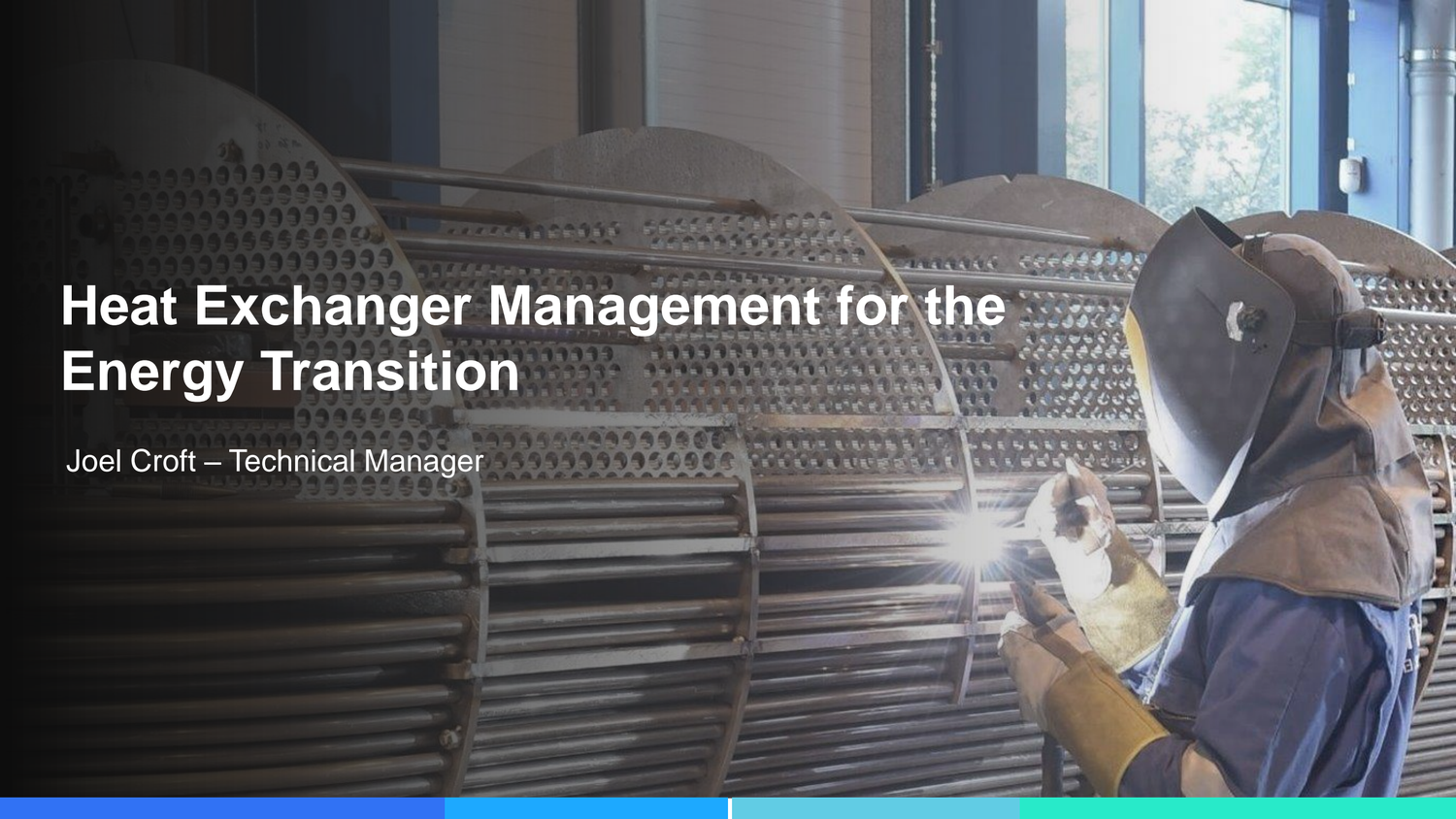

# The Importance of Heat Exchanger Management for the Energy Transition

**Heat Exchangers are an** integral part of many process systems, but their benefits are often not fully realised

**The Energy Transition** looks to decarbonise the energy industry, creating a more sustainable future

With an Industry goal of net zero it has never been more important to fully understand and maintain our assets

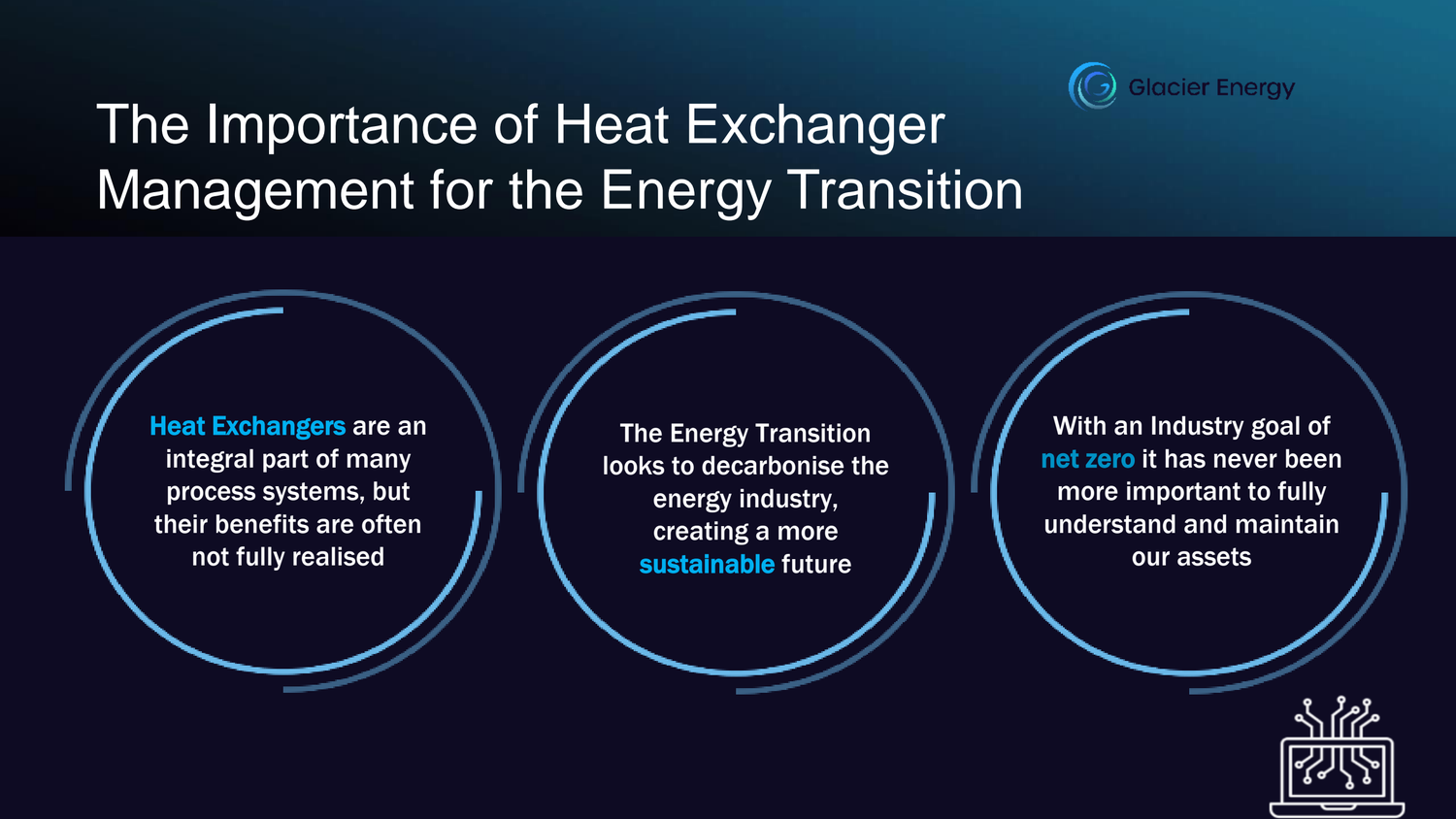



## Types of Heat Exchanger

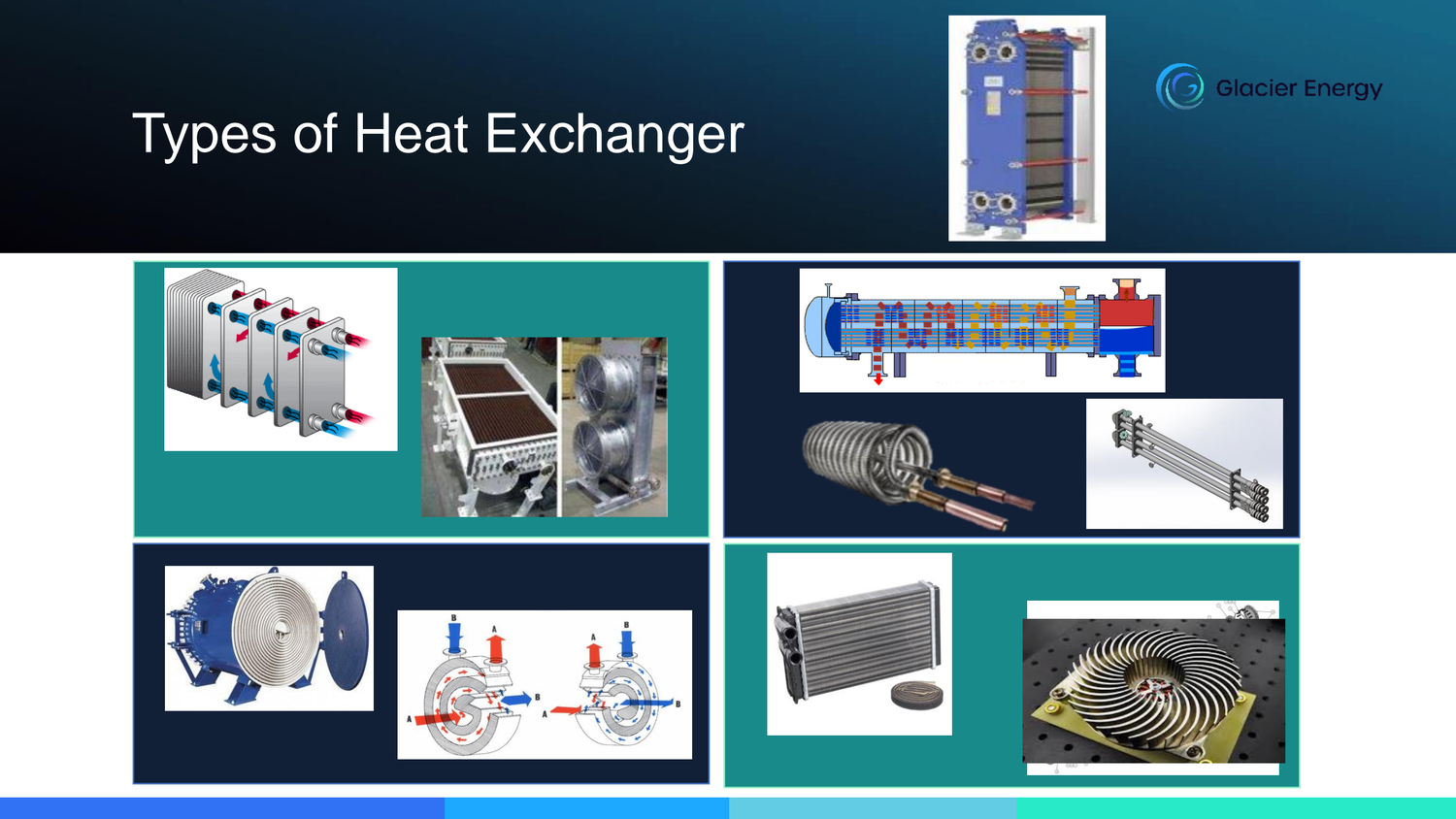

## Heat Exchanger Degradation



- Heat exchangers start to degrade during operation
- Fouling deposits affect the efficiency of the heat exchanger.
- When it gets too bad, the heat exchanger can fail and potentially bring down the entire asset.



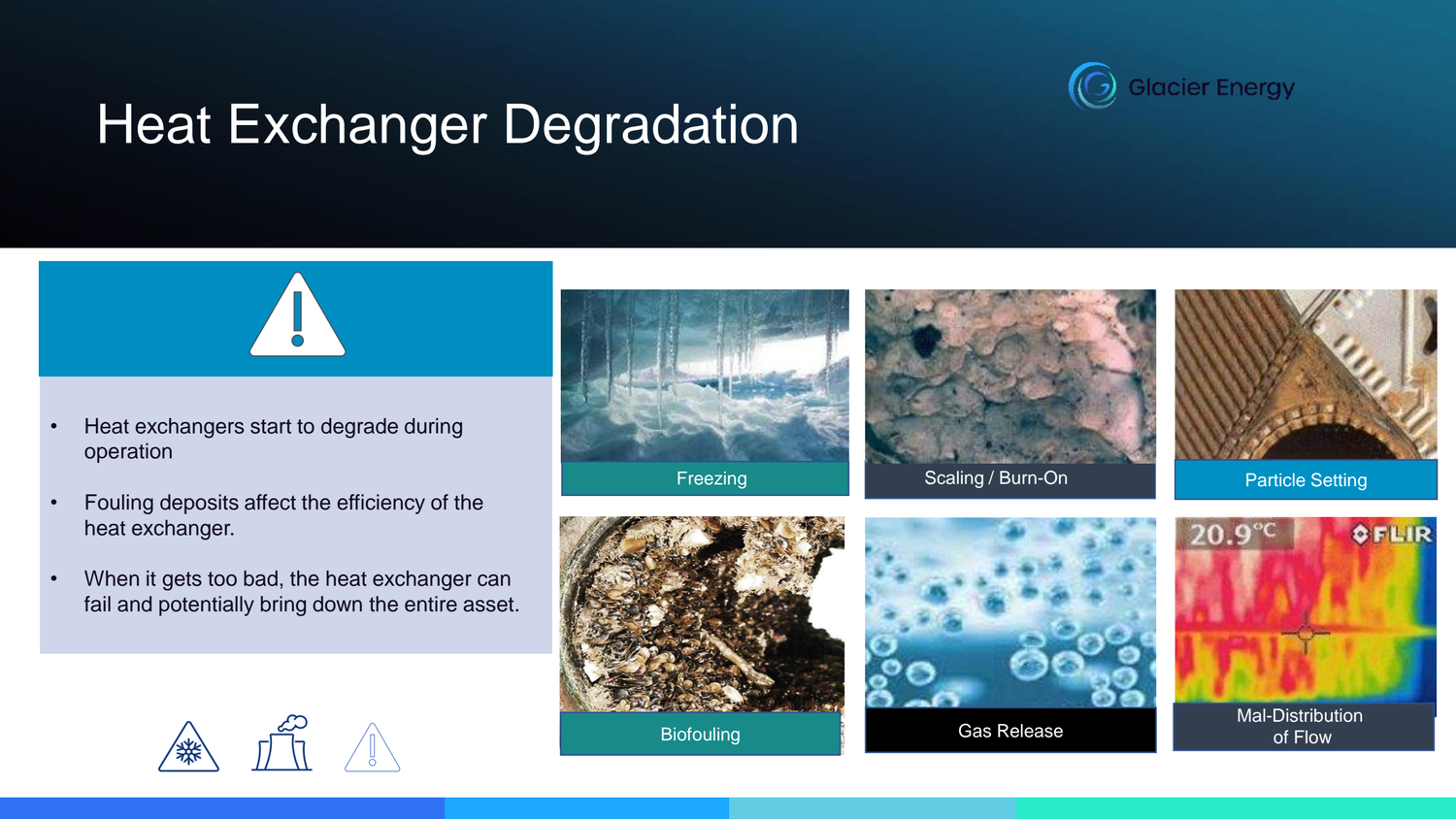#### Heat Exchanger Monitoring



# **01**



Monitoring operational data is becoming an essential part of asset maintenance strategy.



Better insights into the condition of equipment between maintenance windows. Chile to Carroch



Changing efficiency of equipment can be trended.

There are many tools for asset-wide monitoring, however not specifically looking at heat exchangers.

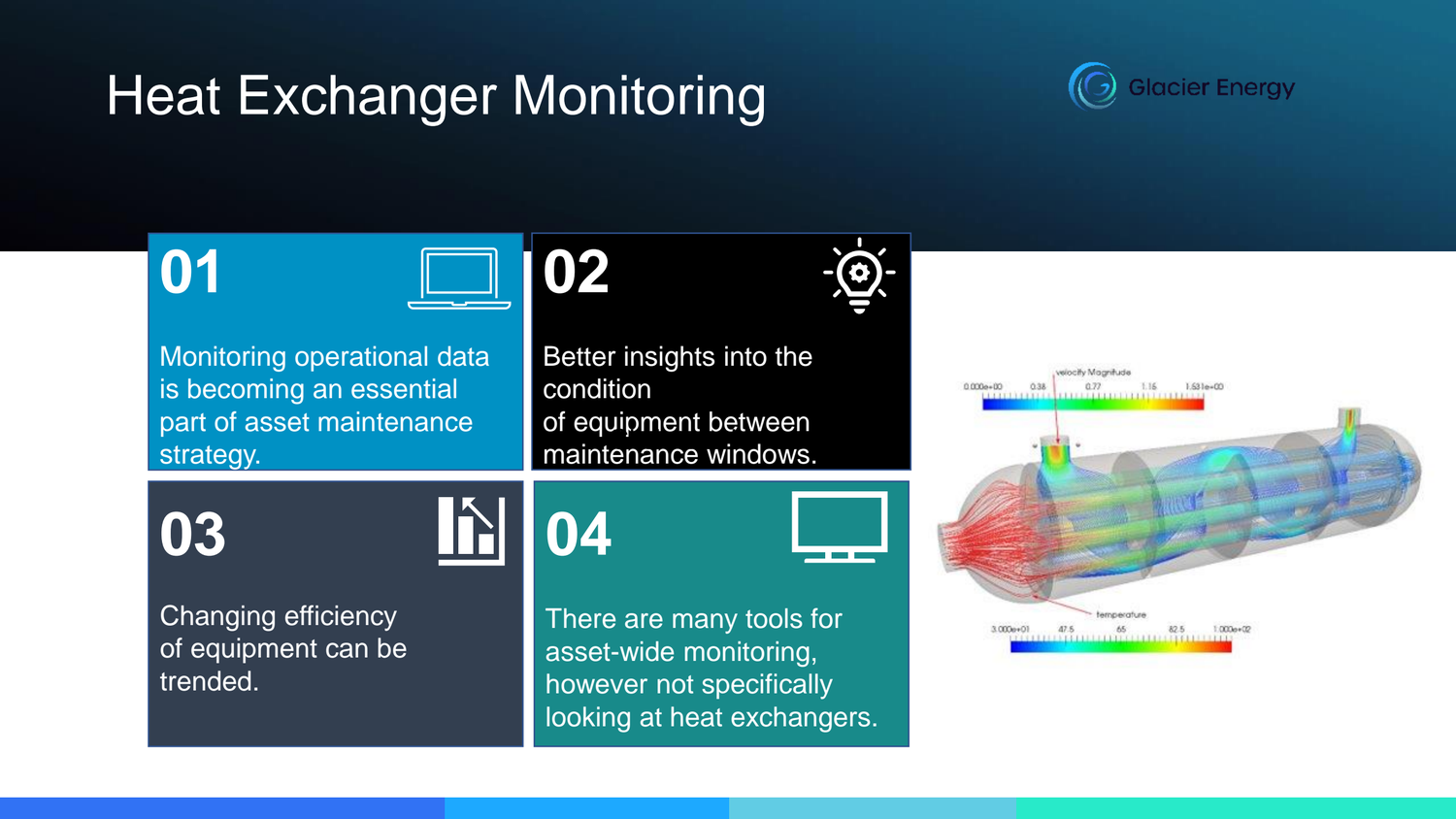## Proactive Maintenance



Using data to actively monitoring the performance of the heat exchanger: a **"Proactive Maintenance"** approach.



More efficient heat exchanger operation.



Less costly maintenance – fewer unplanned trips offshore.

Fewer costly repairs – major failures can be spotted early











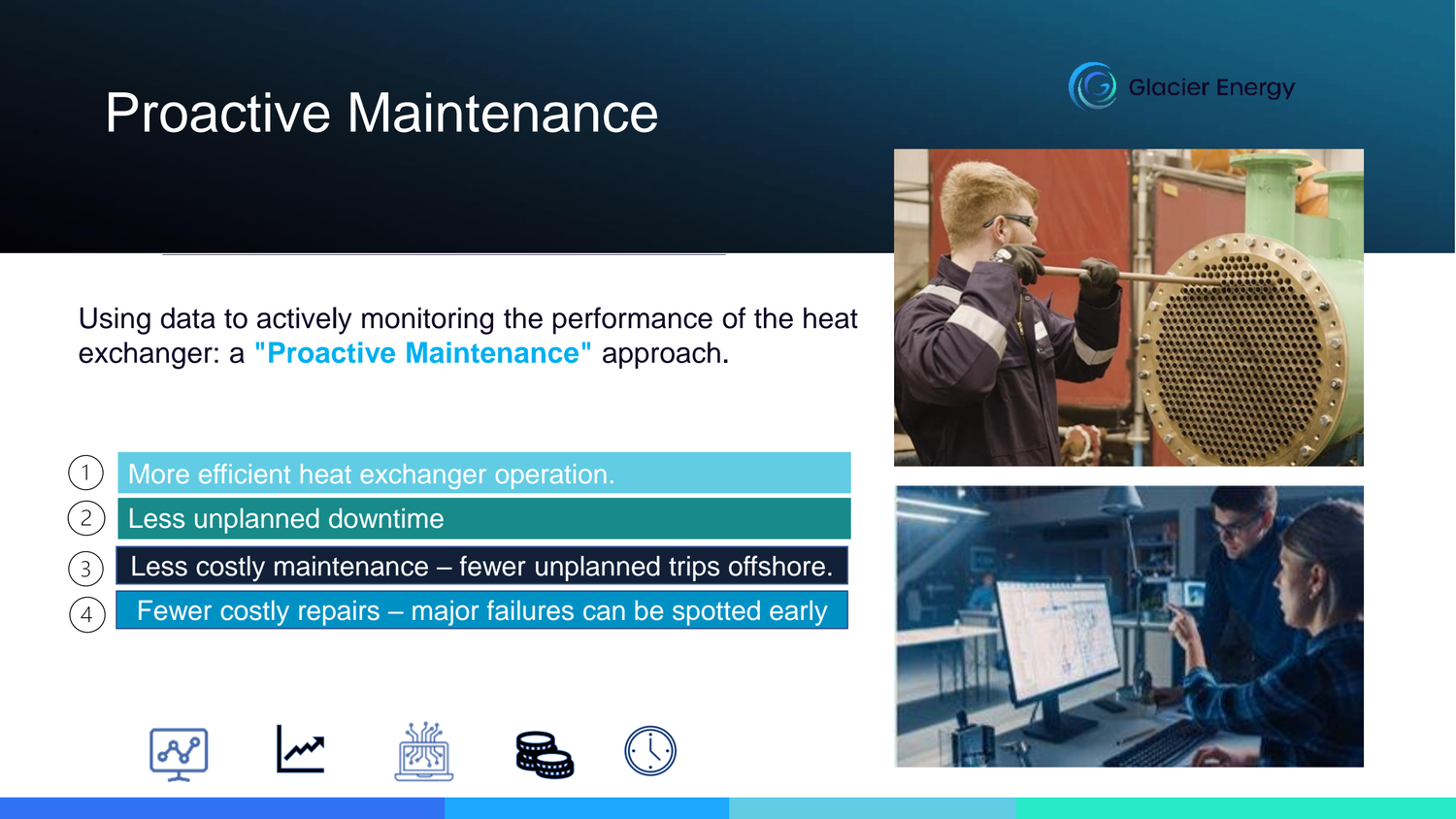# **Heat Exchanger Monitoring HTX Digital**